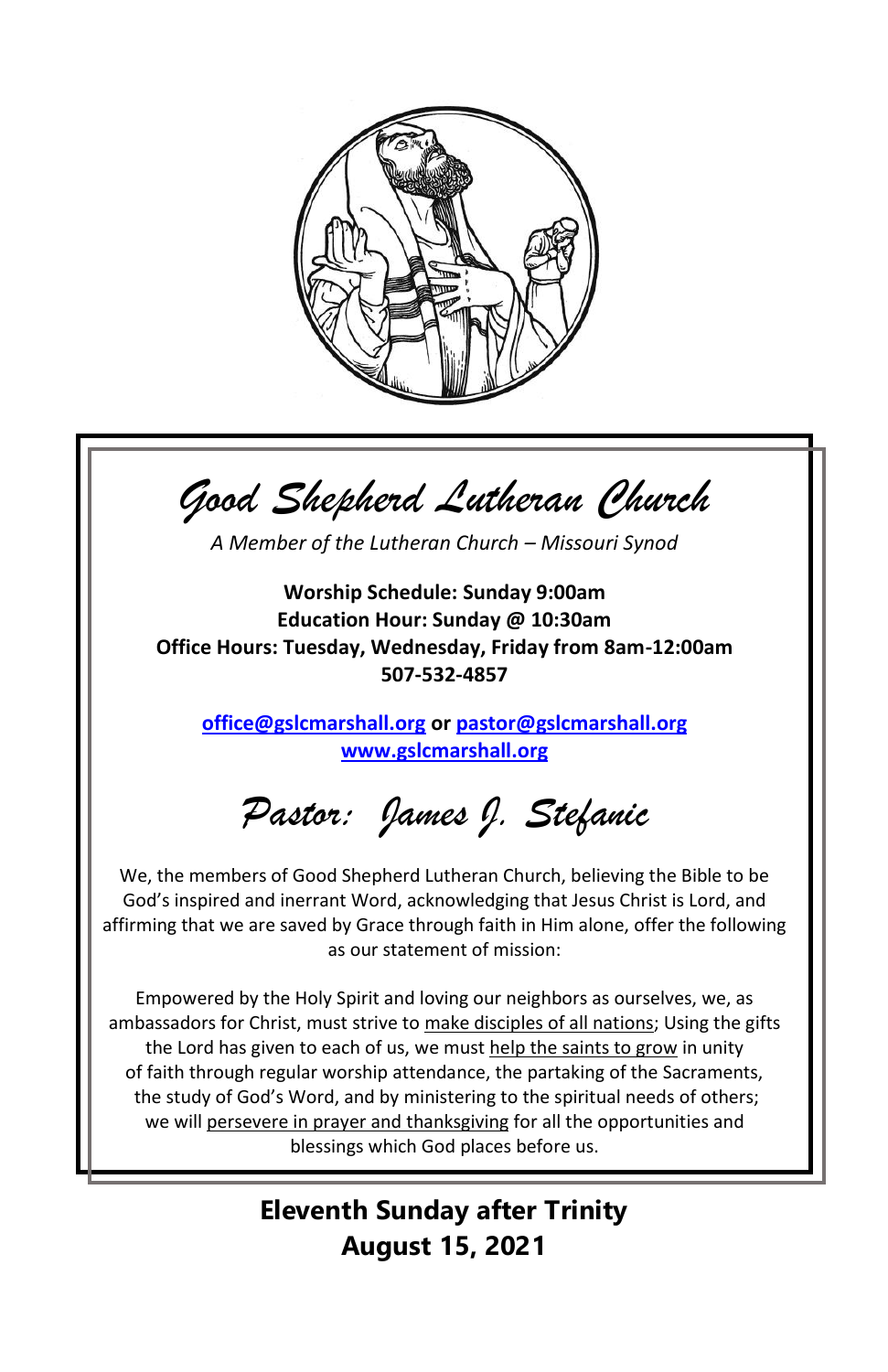Opening Song: "How Deep the Father's Love For Us" **GSLC 45**

## **Opening Versicles** (common)

- $\Box$  This is the day which the Lord has made;
- C **let us rejoice and be glad in it.**
- $\mathbb{L}$  From the rising of the sun to its setting,
- C **the name of the Lord is to be praised.**
- $\Box$  Better is one day in Your courts than a thousand elsewhere;
- C **I would rather be a doorkeeper in the house of my God than dwell in the tents of the wicked.**

**Old Testament Canticle** *LSB 261*

- L Make me to know Your ways, O Lord.
- C **Teach me Your paths.**
- **L** Sanctify us in Your truth.
- C **Your Word is truth.**
- **L** From the rising of the sun to its setting,
- C **the name of the Lord is to be praised.**
- C **Glory be to the Father and to the Son and to the Holy Spirit; as it was in the beginning, is now, and will be forever. Amen.**

#### CRefrain **G** The Lord God is my strength and my song, and He has be - come  $m<sub>V</sub>$ sal - va tion. With joy will you draw from the wa ter  $\overline{\phantom{a}}$ wells of sal - va - tion. And you will say in that day: "Give thanks to the Lord, call up-on His name,

His deeds a - mong the make known peo - ples, pro -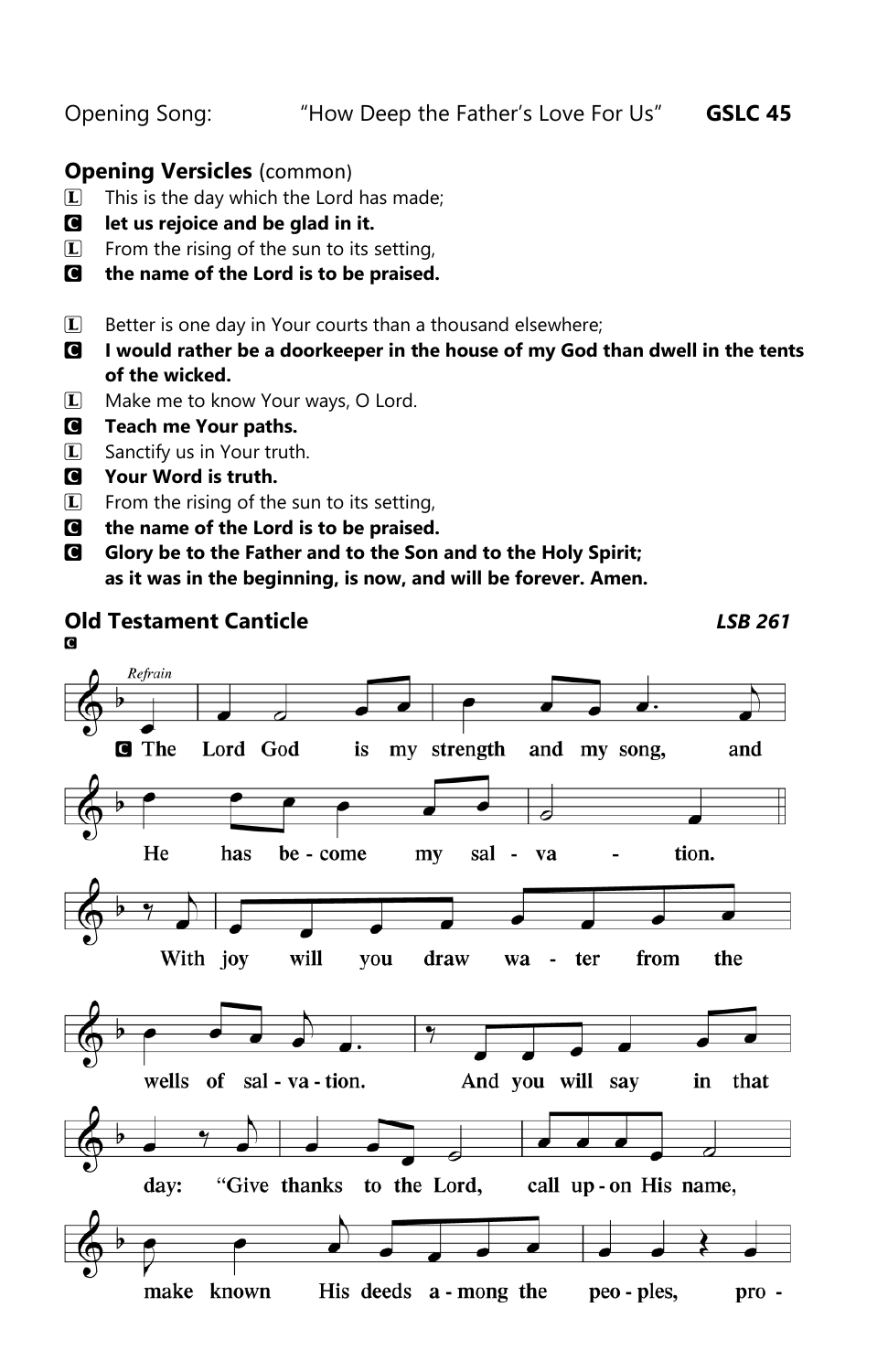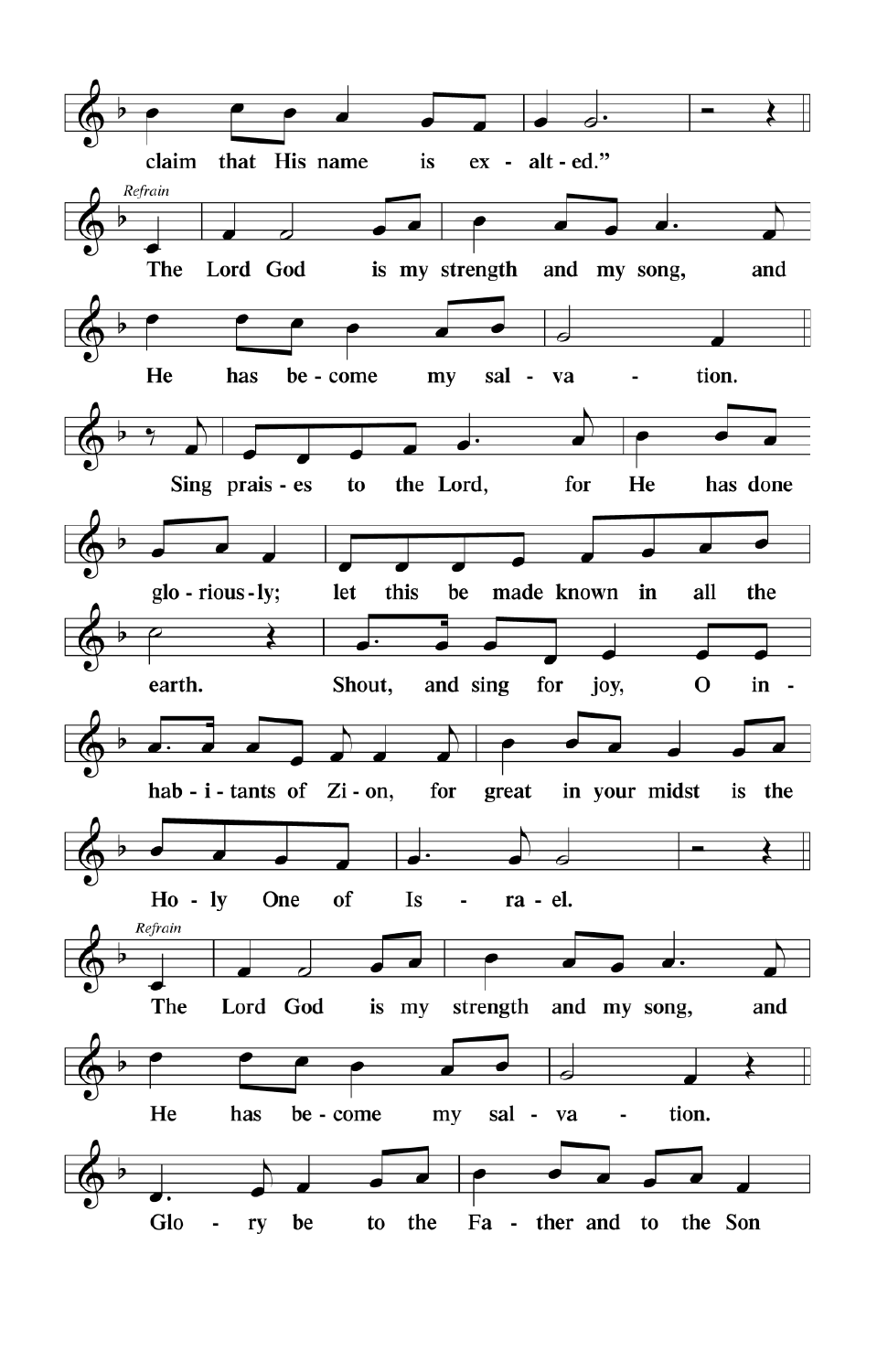

# **Children's Message**

# **Readings from Holy Scripture**

## **Old Testament Reading: Genesis 4:1–15**

## **Psalm 50:7–23; antiphon: v. 14**

<sup>14</sup>Offer to God a sacrifice of thanksgiving, and perform your vows to the Most High, <sup>7</sup>"Hear, O my people, and I will speak; O Israel, I will testify against you. I am God, your God. **<sup>8</sup>Not for your sacrifices do I rebuke you; your burnt offerings are continually before me.** <sup>9</sup>I will not accept a bull from your house or goats from your folds. **<sup>10</sup>For every beast of the forest is mine, the cattle on a thousand hills.** <sup>11</sup>I know all the birds of the hills. and all that moves in the field is mine. **<sup>12</sup>"If I were hungry, I would not tell you, for the world and its fullness are mine.** <sup>13</sup>Do I eat the flesh of bulls or drink the blood of goats? **14Offer to God a sacrifice of thanksgiving,**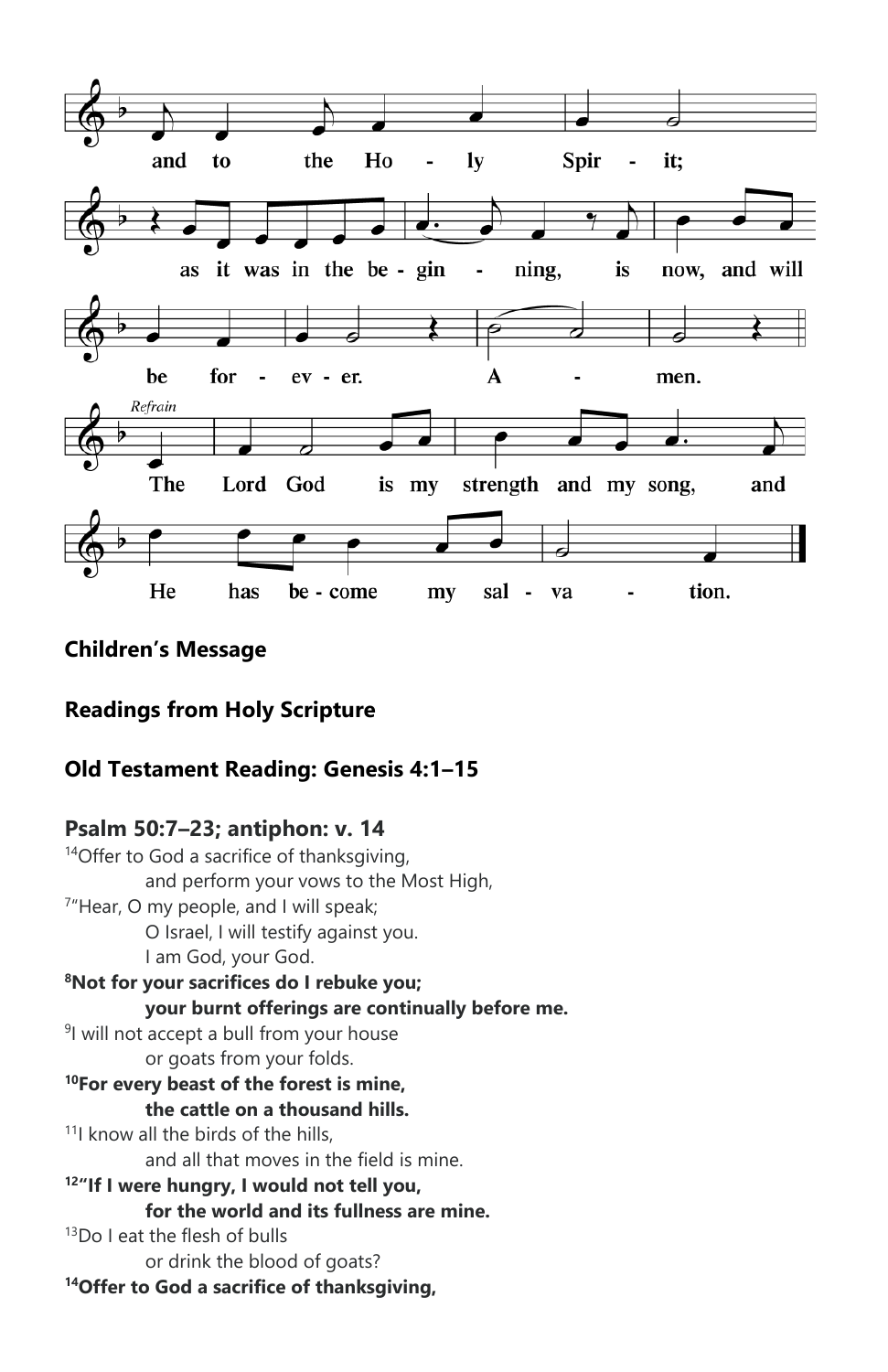**and perform your vows to the Most High,**  $15$ and call upon me in the day of trouble; I will deliver you, and you shall glorify me." **<sup>16</sup>But to the wicked God says: "What right have you to recite my statutes or take my covenant on your lips?** <sup>17</sup>For you hate discipline, and you cast my words behind you. **<sup>18</sup>If you see a thief, you are pleased with him, and you keep company with adulterers.** <sup>19</sup>"You give your mouth free rein for evil, and your tongue frames deceit. **<sup>20</sup>You sit and speak against your brother; you slander your own mother's son.** <sup>21</sup>These things you have done, and I have been silent; you thought that I was one like yourself. But now I rebuke you and lay the charge before you. **<sup>22</sup>"Mark this, then, you who forget God, lest I tear you apart, and there be none to deliver! Glory be to the Father and | to the Son\* and to the Holy | Spirit; as it was in the be- | ginning,\* is now, and will be forever. | Amen.**   $23$ The one who offers thanksgiving as his sacrifice glorifies me; to one who orders his way rightly I will show the salvation of God!"

## **Epistle: Ephesians 2:1–10**

## **Holy Gospel: Luke 18:9–14**

## **Responsory** (common)

- L Forever, O Lord, Your Word is firmly set in the heavens.
- C **Lord, I love the habitation of Your house and the place where Your glory dwells.**
- $\Box$  Blessed are those who hear the Word of God and keep it.
- C **Lord, I love the habitation of Your house and the place where Your glory dwells.**
- L Glory be to the Father and to the Son and to the Holy Spirit.
- C **Lord, I love the habitation of Your house and the place where Your glory dwells.**

# **Ten Commandments**

C **You shall have no other gods. You shall not misuse the name of the Lord your God. Remember the Sabbath day by keeping it holy. Honor your father and your mother. You shall not murder. You shall not commit adultery. You shall not steal.**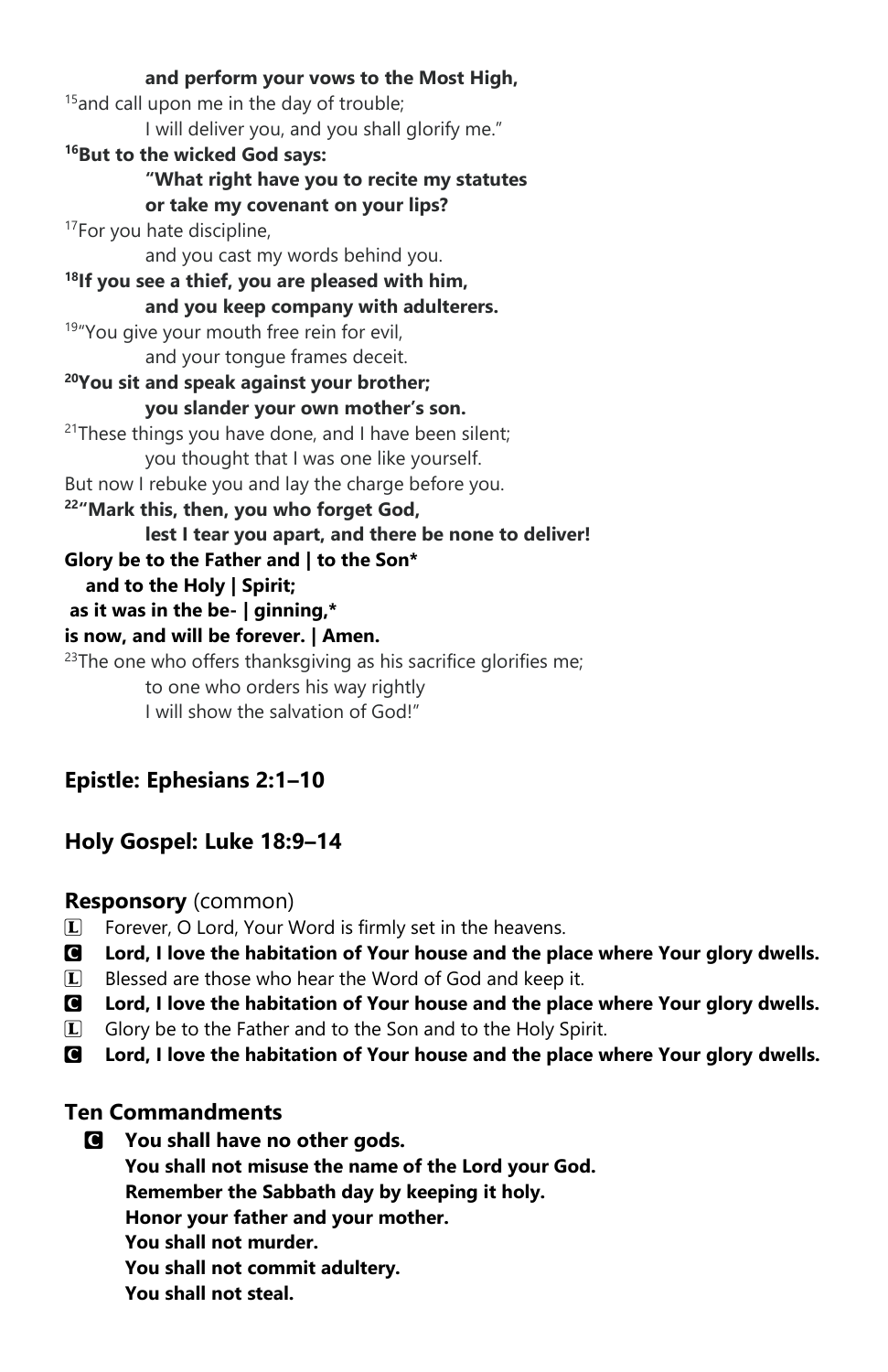**You shall not give false testimony against your neighbor. You shall not covet your neighbor's house. You shall not covet your neighbor's wife, or his manservant or maidservant, his ox or donkey, or anything that belongs to your neighbor.**

## **Apostles' Creed**

C **I believe in God, the Father Almighty, maker of heaven and earth. And in Jesus Christ, His only Son, our Lord, who was conceived by the Holy Spirit, born of the virgin Mary, suffered under Pontius Pilate, was crucified, died and was buried. He descended into hell. The third day He rose again from the dead. He ascended into heaven and sits at the right hand of God the Father Almighty. From thence He will come to judge the living and the dead. I believe in the Holy Spirit, the holy Christian Church,**

 **the communion of saints,**

- **the forgiveness of sins,**
- **the resurrection of the body,**
- **and the life** T **everlasting. Amen.**

## **Lord's Prayer**

C **Our Father who art in heaven,**

 **hallowed be Thy name,**

 **Thy kingdom come,**

 **Thy will be done on earth as it is in heaven;**

 **give us this day our daily bread;**

- **and forgive us our trespasses as we forgive those who trespass against us; and lead us not into temptation,**
- **but deliver us from evil.**
- **For Thine is the kingdom and the power and the glory forever and ever. Amen.**

### *The Lord's Prayer*

**As The Head Of The Family Should Teach It In A Simple Way To His Household**

### **The Seventh Petition**

But deliver us from evil. *But deliver us from evil.*

### *What does this mean?*

We pray in this petition, in summary, that our Father in heaven would rescue us from every evil of body and soul, possessions and reputation, and finally, when our last hour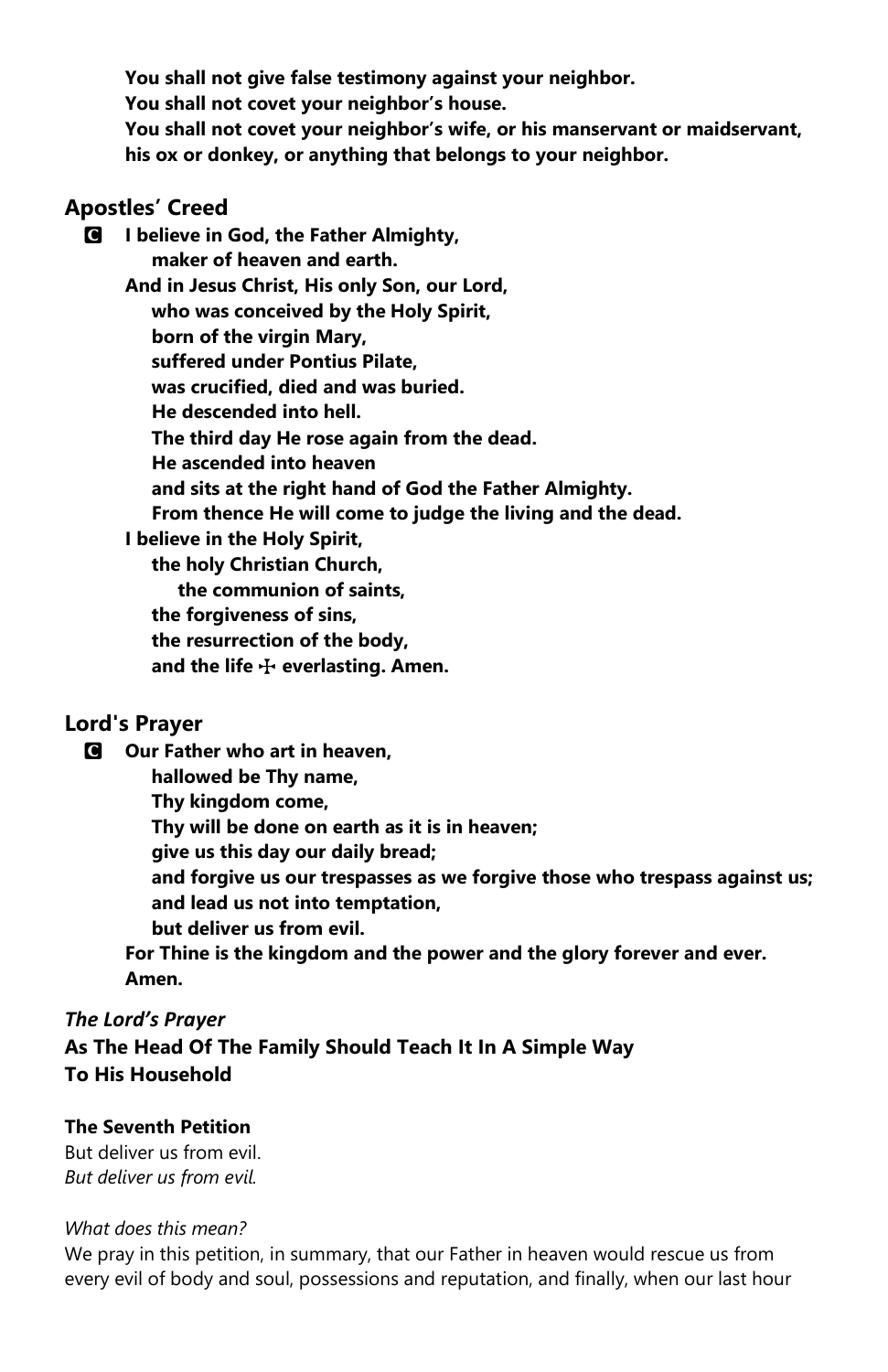comes, give us a blessed end, and graciously take us from this valley of sorrow to Himself in heaven.

# **Sermon**

# **Hymn of the Day: LSB #559**

## **Prayer** *LSB 265*

- $\Box$  In peace let us pray to the Lord:
- C **Lord, have mercy.**
- $\mathbb{L}$  For the gift of divine peace and of pardon, with all our heart and with all our mind, let us pray to the Lord:
- C **Lord, have mercy.**
- L For the holy Christian Church, here and scattered throughout the world, and for the proclamation of the Gospel and the calling of all to faith, let us pray to the Lord:
- C **Lord, have mercy.**
- L For this nation, for our cities and communities, and for the common welfare of us all, let us pray to the Lord:
- C **Lord, have mercy.**
- L For seasonable weather and for the fruitfulness of the earth, let us pray to the Lord:
- C **Lord, have mercy.**
- $\mathbb{L}$  For those who labor, for those whose work is difficult or dangerous, and for all who travel, let us pray to the Lord:
- C **Lord, have mercy.**
- L For all those in need, for the hungry and homeless, for the widowed and orphaned, and for all those in prison, let us pray to the Lord:

## C **Lord, have mercy.**

- $\Box$  For the sick and dying and for all those who care for them, let us pray to the Lord:
- C **Lord, have mercy.**
- L For . . . *[additional bids for prayer may be inserted here]* . . . let us pray to the Lord:
- C **Lord, have mercy.**
- $\Box$  Finally, for these and for all our needs of body and soul, let us pray to the Lord:
- C **Lord, have mercy. Christ, have mercy. Lord, have mercy.**

# **Collect of the Day**

L Almighty and everlasting God, always more ready to hear than we to pray and to give more than we either desire or deserve, pour down upon us the abundance of Your mercy, forgiving those things of which our conscience is afraid and giving us those good things that we are not worthy to ask, except through the merits and mediation of Christ, our Lord, who lives and reigns with You and the Holy Spirit, one God, now and forever.

# C **Amen.**

# **Collect for the Word**

L Blessed Lord, You have caused all Holy Scriptures to be written for our learning. Grant that we may so hear them, read, mark, learn, and take them to heart that, by the patience and comfort of Your holy Word, we may embrace and ever hold fast the blessed hope of everlasting life; through Jesus Christ, Your Son, our Lord, who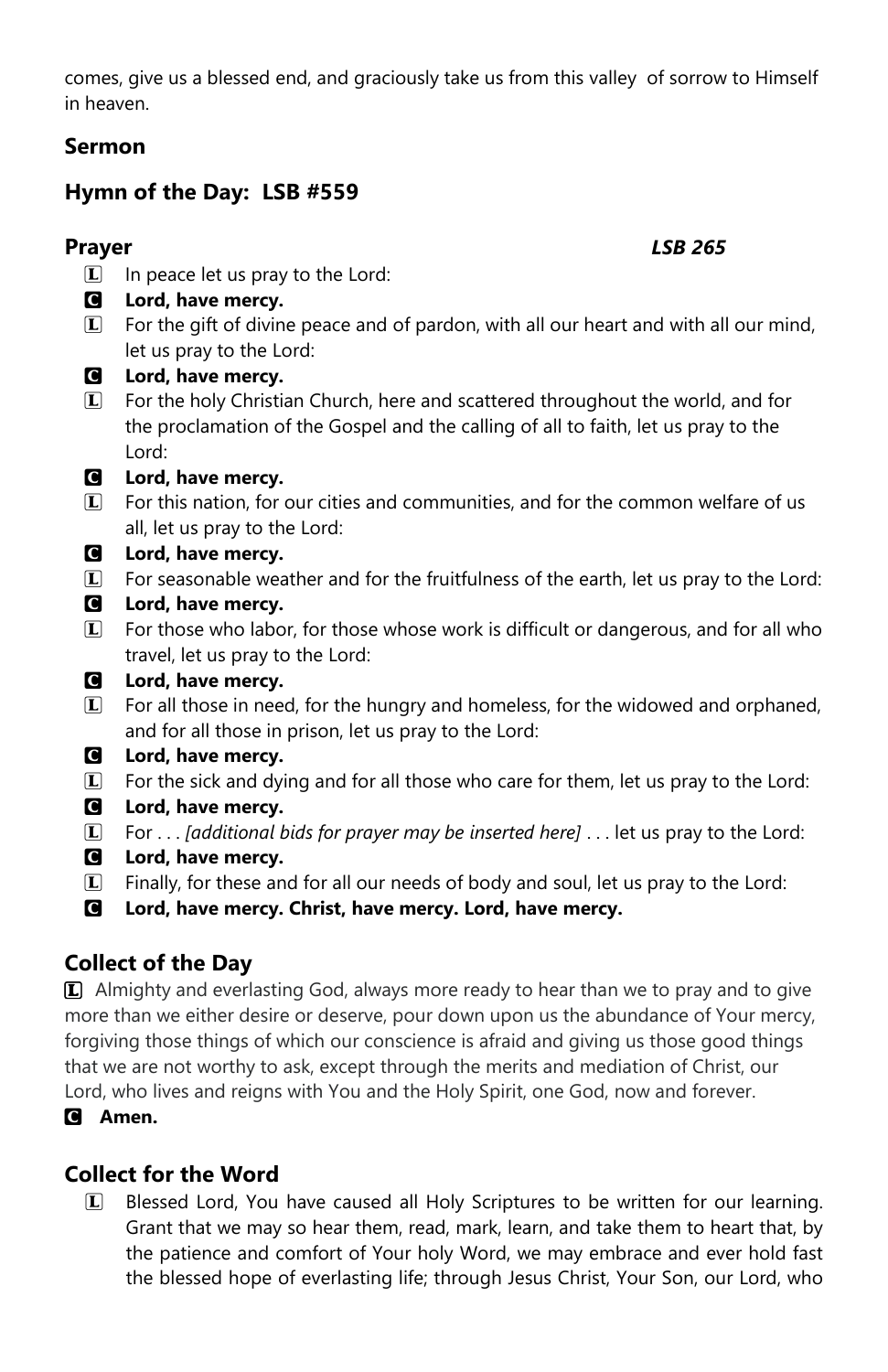lives and reigns with You and the Holy Spirit, one God, now and forever.

C **Amen.**

## **Morning Prayer**

C **I thank You, my heavenly Father, through Jesus Christ, Your dear Son, that You have kept me this night from all harm and danger; and I pray that You would keep me this day also from sin and every evil, that all my doings and life may please You. For into Your hands I commend myself, my body and soul, and all things. Let Your holy angel be with me, that the evil foe may have no power over me. Amen.** 

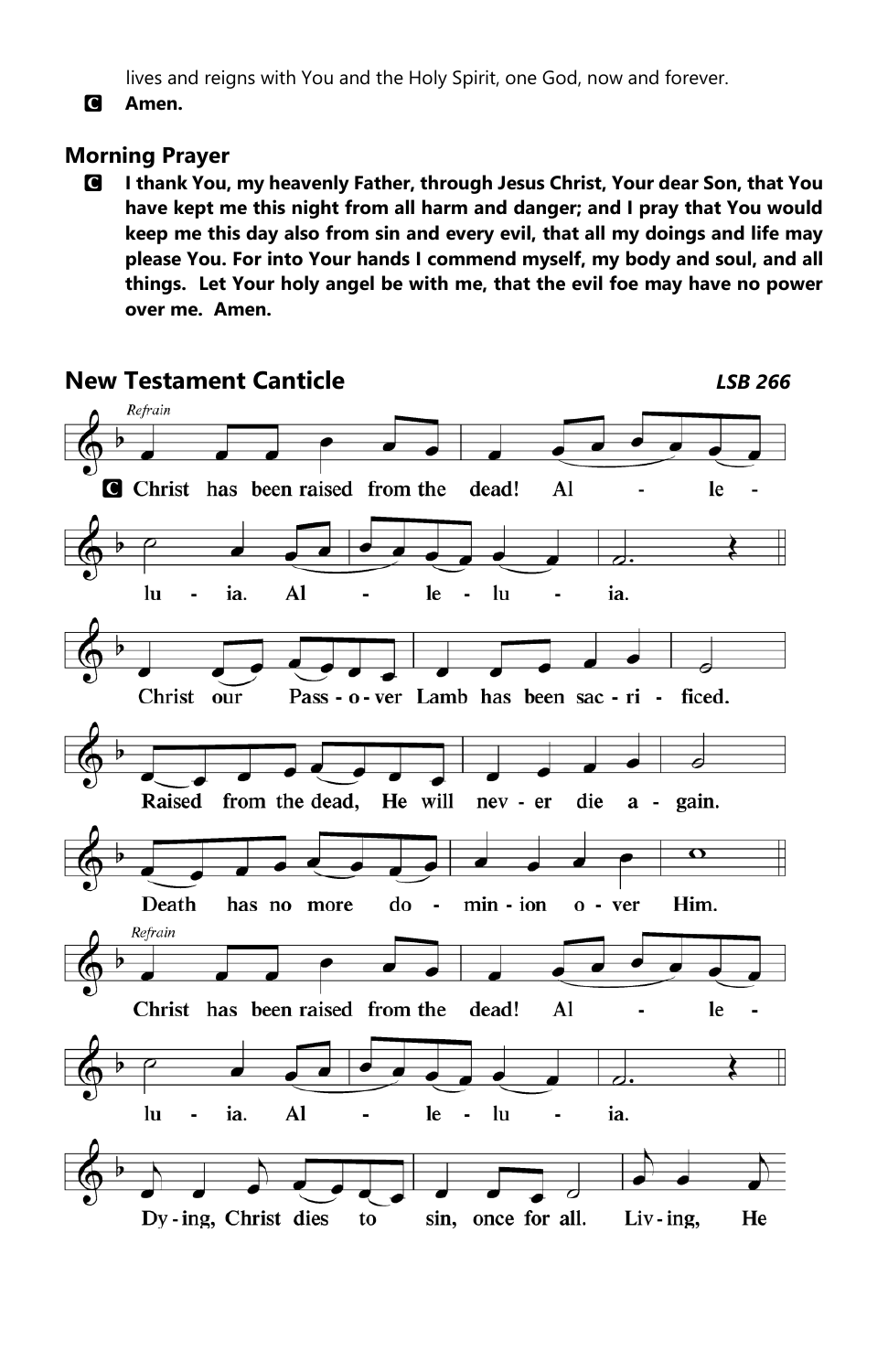

## **Blessing**

- L Let us bless the Lord.
- C **Thanks be to God.**
- $\Box$  The almighty and merciful Lord, the Father, the  $\div$  Son, and the Holy Spirit, bless and preserve you.
- C **Amen.**

## Closing Song: **"Nothing But the Blood" GSLC 5**

Acknowledgments: Service of Prayer and Preaching from Lutheran Service Book. Unless otherwise indicated, all scripture quotations are from *The Holy Bible, English Standard Version*, copyright © 2001 by Crossway Bibles, a division of Good News Publishers. Used by permission. All rights reserved. Created by Lutheran Service Builder © 2006 Concordia Publishing House.

Here in the Creed you have the entire essence, will, and work of God exquisitely depicted in very brief but rich words. In them are comprehended all our wisdom, which surpasses all human wisdom, understanding, and reason. Although the whole world has sought painstakingly to learn what God might be and what he might think and od, yet it has never succeeded in the least. But here you have everything in richest measure. For in all three articles God himself has revealed and opened to us the most profound depths of his fatherly heart and his pure, unutterable love. For this very purpose he created us, so that he might redeem us and make us holy, and, moreover, having granted and bestowed upon us everything in heaven and on earth, he has also given us his Son and his Holy Spirit, through who he brings us to himself. For, as explained above, we could never come to recognize the Father's favor and grace were it not for the Lord Christ, who is a mirror of the Father's favor and grace were it not for the Lord Christ, who is a mirror of the Father's heart. Apart from him we see nothing but an angry and terrible judge. But neither could we know anything of Christ, had it not been revealed by the Holy Spirit.

*The Book of Concord* – The Large Catechism, The Creed, 63-65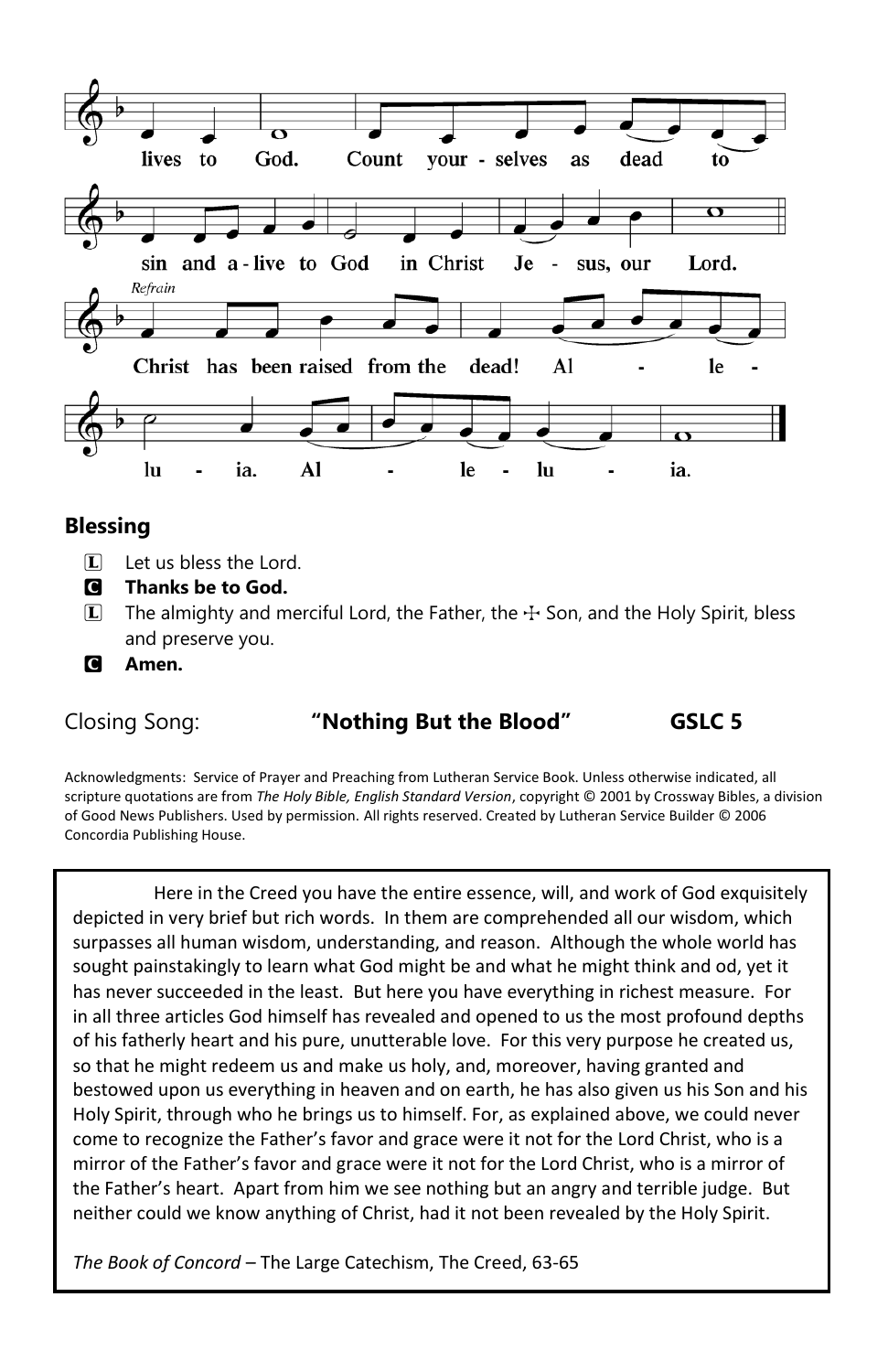# **Those serving the Lord today and next week August 15th & 22nd**

## **8/15**

*Music:* Praise Band *Elder***:** Darwin Leek *Acolyte:* Carter Manthei **Ushers:** Jeff Davis **Counters:** David Sturrock **Servers:** Brockman's

## **8/22**

*Music:* Beth Steuck *Elder***:** Dan Radel *Acolyte:* Jaxen Staufacker **Ushers:** TBD **Counters:** Stephen Davis **Servers**: TBD

> **Sunday July 8th, 2021 Attendance: 73 Communicants: NA**

## **This Week at Good Shepherd August 15th-22nd**

**Sunday** 9am – Service of Prayer & Preaching 10:30am – Educational Hour

## **Monday**

**Tuesday** 5:30pm – Board of Elders

**Wednesday** 7am – Men's Bible Study @ McDonald's

> **Thursday** Church Office Closed

**Friday** 9am – Bible Study

### **Saturday**

**Sunday**  9am – Divine Service III 10:30am – Education Hour

*Pastor, whence is the word Matins derived? It comes from the Latin, matutinus, which means belonging to the morning. Of what is Matins composed? Of six parts, namely: I. The Opening. II. Hymnody. III.Psalmody. IV.Lessons. V. Prayers. VI.The Conclusion. What may precede the Opening?* The opening of Matins may be preceded by a hymn of invocation of the Holy Ghost. Of what does the Opening of Matins consist? 1. The Versicle, with the Gloria Patri and the Hallelujah. 2. The Invitatory, with the Venite. An Explanation of the Service Proper: The Office of the Word, The Service: Matins and Vespers – Matins. 196-199..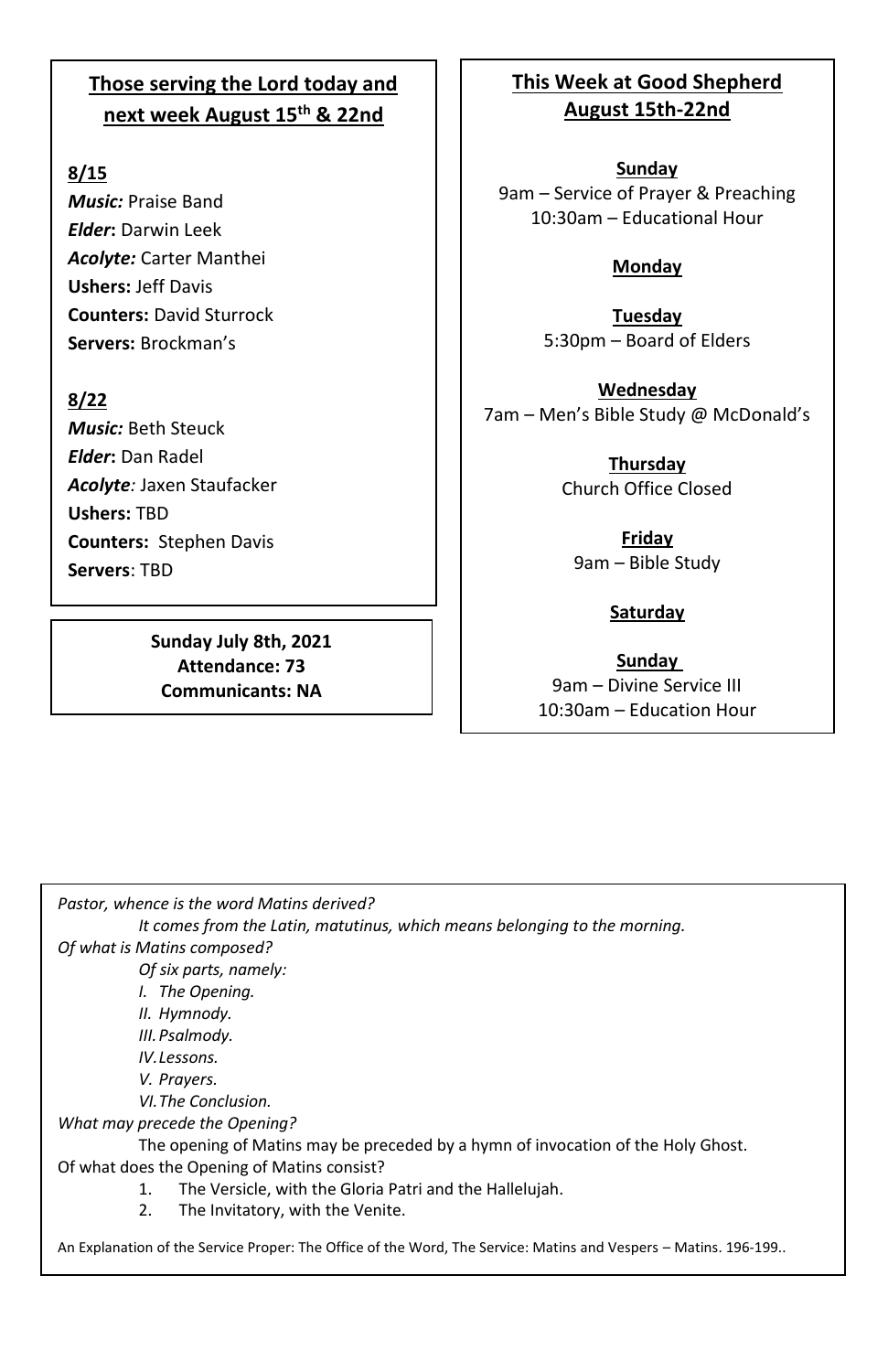# **The Congregation at Prayer**

### **How to use this bulletin for daily prayer all week long.**

*Reading God's Word and offering up our prayers to God should be part of our daily routine. Below is an outline for a simple daily devotion. Also included is a portion of the Small Catechism for the week and the prayers of our parish.*

# Invocation: **In the name of the Father, and of the Son, and of the Holy Spirit. Amen.** Introit: **Bulletin Insert**

Learn by Heart Bible Verses: **Psalm 118:26; Hebrews 13:9**

Catechism: **The Ten Commandments: Third Commandment & Meaning** 

## Daily Readings:

Sunday: **2 Sam. 5:1-25; 1 Cor. 8:1-13** Monday: **2 Sam. 6:1-19; 1 Cor. 9:1-23** Tuesday: **2 Sam. 7:1-17; 1 Cor. 9:24-10:22** Wednesday: **2 Sam. 7:18-29; 1 Cor. 10:23-11:16** Thursday: **2 Sam. 11:1-27; 1 Cor. 11:17-34** Friday: **2 Sam. 12:1-25; 2 Sam. 13:1-19:43; 1 Cor. 12:1-13** Saturday: **1 Kings 1:1-4, 15-35; 1 Cor. 12:14-31**

Readings for next Sunday: **Isaiah 29:17-24; 2 Corinthians 3:4-11 or Romans 10:9-17; Mark 7:31-37**

IN OUR PRAYERS THIS WEEK:

- **Birthdays:** Tarin Bingham 8/15; Luke Berg 8/16; Mallory Evans 8/17; Scott Peterson 8/20; Esther Schrunk 8/21
- **Anniversaries:** Bruce & Mary Ahrendt 8/15; Charles Holland & Marie Dorschner-Holland 8/21; Larry & Nancy Pratt 8/21
- **Sickness/Illness/Recovery:** Carolyn Bayerkohler; Carol Nienkirk; Joanne Christoffer; Diane, Aunt of Lisa Haen; Jon Gullickson; Lorraine Gullickson; Caitlyn Ramey; David Sturrock; Floyd Brecheisen, brother of Gay Brockberg; Shirlene Schwab; Ruth Timm; Jon Gerken; Bob Meffert; Jean Peirce; Esther Schrunk; Karen Geske; Phyllis, sister-in-law of Bob Meffert; Hester, sister of David Sturrock; Tobias Haugen, grandson of Mavis Ochsendorf; Del Determan, friend of the Pratts; Larry Pratt; Joshua Grau, godson of Bob Meffert; Bonnie, mother of Lisa Haen
- **With Child:** Monique Konrad; Tyler Nelson

HYMN OF THE MONTH: **"Lord of Our Life" LSB #659**

COLLECT **(Bulletin Insert)**

NICENE CREED

LORD'S PRAYER

BLESSING: **The almighty and most merciful God, Father, Son, and Holy Spirit, bless and preserve us. Amen.**